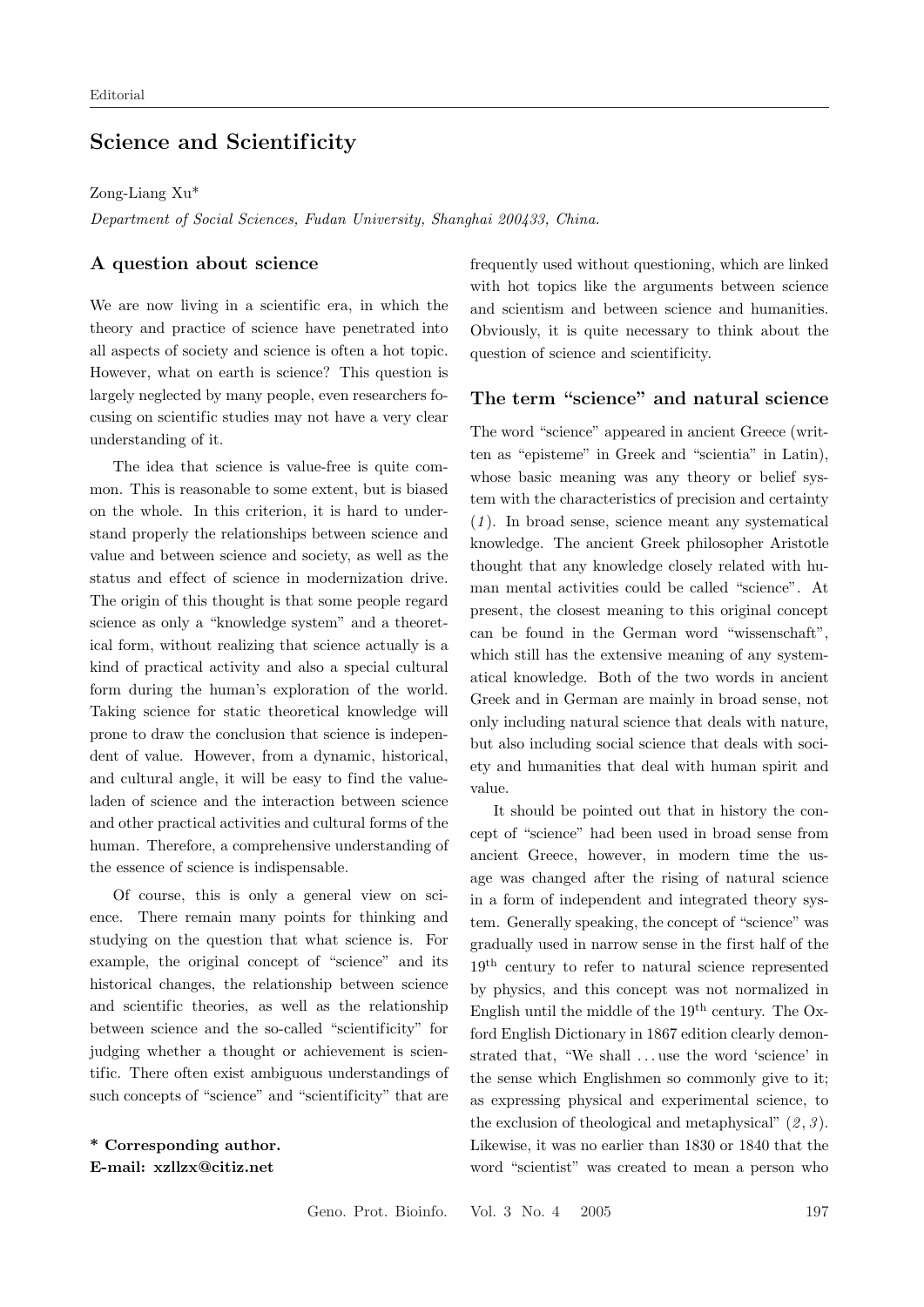works or studies in an area of natural science  $(2, 3)$ . It can be seen that the word "science" in English has been used in narrow sense to denote natural science for only over 100 years. Nowadays, this is the dominant sense in ordinary use in many countries like UK and USA. In referring to other kinds of studies, it will be expressed by adding other modifiers, such as "social science", "moral science", and so on. However, in Germany, as mentioned above, the word "science" ("wissenschaft") still refers to all kinds of systematical knowledge and learning instead of restricting to natural science.

In addition, another point that might need to clarify is the relationship between "science" and "subject". The term "subject" here means an area of knowledge that is classified by dif ferent objects, fields, or methods of study. For example, natural science includes branches of physics, chemistry, biology, etc., while physics includes subbranches like experimental physics and theoretical physics, and chemistry includes subbranches like organic chemistry, inorganic chemistry, biological chemistry, etc. With more and more emerging branches, the classification is more detailed. The same can also be found in social science and humanities. These branches can all be called "subjects". On the contrary, although "science" has such meaning in some sense, it mainly denotes systematical knowledge that is organized by a certain internal theoretical principle. In the words of Kant, "Any system that has an integration of knowledge organized by a certain principle can be called 'science' ('wissenschaft')"  $(4)$ . The so-called "internal theoretical principle" is equal to the so-called "scientificity" in modern sense, namely scientific characteristics. Only when a subject has "scientificity" can it be called "science" that is "scientific".

## Scientificity and truth

It seems that the term "scientificity" did not emerge until modern time, which very likely came with the rising of natural science in this period. Nowadays, the thinking manner, research methods, programs, and models of natural science are largely employed as the normal and standard to judge whether there is scientificity in the research process and results of a thought. This is accustomed by most people. However, the concept of "scientificity", derived from "science", has its specific connotation, which maybe has not been demonstrated before.

From the context of some works elucidating the concept of "science", it can be found that the so-called "scientificity" that meets the original meaning of "science" primarily refers to the systematicity, logicality, certainty, and precision of knowledge. That is to say, knowledge and learning for certain objects must have a theory system that is integrated and systematical in structure, clear and definite in concept and category, as well as logical and precise in elucidation.

Scientific theories are knowledge that reveals essence in the reason of science and expresses and demonstrates truth in the power of theory. Undoubtedly, what makes scientific theories scientific is that they do not stop at the empirical level of sense but go deep into the essential level behind or among phenomena. Scientific theories acquire and master essence by abstracting, analyzing, and synthesizing, form clear concepts, symbols, and logic among them on that basis, and then construct a whole theory system. Therefore, the concept of "scientificity" generally consists of two parts: one is a theory system with consistent content and form, and the other is a kernel of truth that can truly reveal the essence of research object at certain levels. Both of the two parts are indispensable. With only the theory system and its certainty, precision, and logicality, it is just a form of science without mastering essence. This kind of "scientificity" is far from a true one. Likewise, only saying to have mastered the truth but could not express and elucidate it clearly, systematically, and logically, such "scientificity" is also quite doubtful.

After the establishment of natural science in modern time, it has been proved very effective for the founding of scientific theory system. On one hand, natural science constructs powerful self-consistent theory systems by extensively employing mathematical tools to abstract and calculate complex phenomena in nature and by using concise laws, formula, or models to denote the internal essence of nature. On the other hand, natural science persists in proving the true or false of pervious conclusions from the empirical level by using technical means like observations and experiments, in order to obtain certainty and accuracy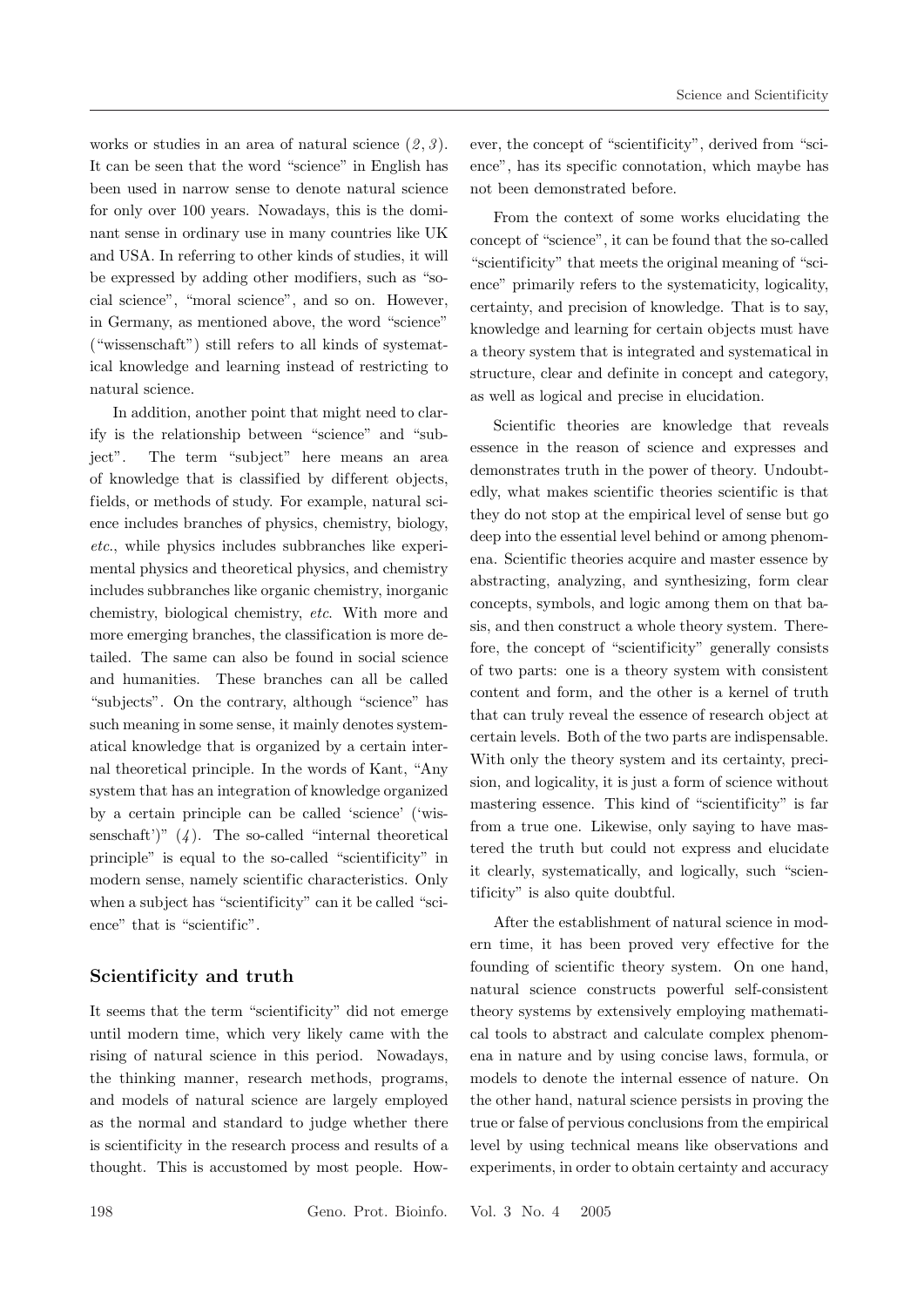of theory through such processes and methods. For hundreds of years, the thinking and research manner of natural science has been proved extremely ef fective in its fields, with great achievements emerged one and after another both in theory and in practice, winning a good reputation and a high culture status for natural science in a short time. Consequently, the concept of "science" has been restricted to the dominant use for natural science in many countries since the first half of the  $19<sup>th</sup>$  century, and the career of "scientist" came along almost at the same time, which has been more and more respected by the people. As a result, it seems to be quite reasonable to demonstrate the "scientificity" of science by using models of natural science.

However, the myth of the absolute truth of classical natural science theories was broken in the  $20<sup>th</sup>$ century by great breakthroughs and innovations in scientific theories marked by the theory of relativity and the quantum theory, which cast doubt on the certainty and precision of natural science theories that seemed to be unchallenged before. It is found that currently there are still numbers of natural phenomena that could not be explained by natural science and the unknown fields it faces are endless. Although some scientific theories have been confirmed repeatedly by observations and experiments, they are still in likelihood and are uncertain to be universal laws. Moreover, theories in many fields are proposed just as hypotheses. That is why Edmund Husserl, the Germany master of phenomenology, tried to establish the "strict science", namely the science of science, in the hope of founding a clear theory basis for scientific studies to overcome the theoretical defects of natural science. Therefore, the "scientificity" of natural science is unlikely to be perfect not only in the form of theory and logic but also in the kernel of truth. It is only the understanding of essence or laws of nature at certain levels and specific categories. This fact was already indicated more than 100 years ago by Friedrick Engels, who expressed like this: In sciences like physics and chemistry, "it can be asserted that certain results obtained by these sciences are eternal truths, final and ultimate truths; for which reason these sciences are known as the exact sciences. But very far from all their results have this validity"  $(5)$ .

In sciences of "the investigation of living organisms", it often takes centuries to study, and the results are usually in the form of hypotheses  $(5)$ . Therefore, he stressed that, "Real scientific works therefore, as a rule, should avoid such dogmatically moral expressions as error and truth"  $(5)$ . This does not mean to deny the truth of natural science theories but reminds us to avoid simply using the judgments like "absolute truths" or "eternal truths", which would result in the problem of lacking scientificity. In addition, the question of truth is not only a pure question of theory. As indicated by Karl Marx, "The question whether objective truth can be attributed to human thinking is not a question of theory but is a practical question"  $(6).$ 

In summary, the relationship between scientificity and truth generally can be concluded as follows: (1) Scientificity is certainly related to truth, but its truth is not depended on theory but must be verified and developed by practice. Any theory system or method is unlikely to have eternal or ultimate truths. This point is universal not only to natural science but also to social science and humanities. (2) Scientificity surely contains certain truths, but must reveal the kernel of truth in a systematical, logical, and precise theoretical form. Only scientific theories that meet the above requirements have "scientificity". (3) Although the concept of "scientificity" was extended from the brilliant achievements of modern natural science, the forms, methods, and models of natural science are not the embodiment of "scientificity". They can be used as references for studies of social science and humanities, but could not replace their own ways of studying.

(Translated by Xin Zhang, Beijing Genomics Institute, Beijing 101300, China.)

#### References

- 1. Lindberg, D.C. 2001. The Beginnings of Western Science (Chinese translation by Jun Wang et al.), p.4. China Translation & Publishing Corporation, Beijing, China.
- 2. Snow, C.P. 2003. The Two Cultures (Chinese translation by Ke-Jian Chen and Xiao-Hu Qin), pp.5-6. Shanghai Science and Technology Press, Shanghai,